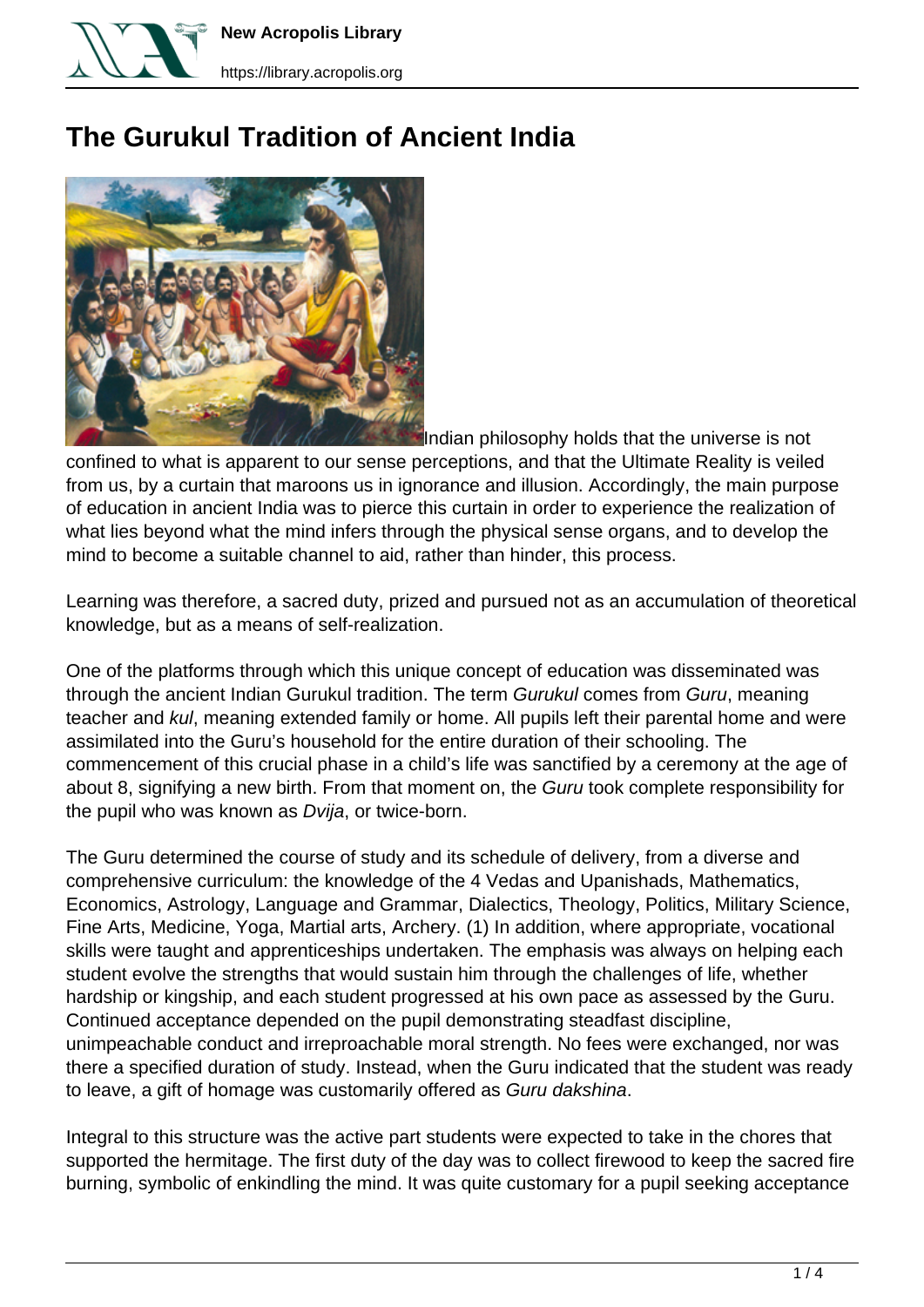

to approach the Guru with a bundle of firewood in his arms, signifying his willingness and allegiance. Other assignments included common domestic tasks, always designed to purify the ego and promote self-reliance. These hermitages were often secluded deep in the midst of nature, where the sylvan solitude encouraged the flowering of a connection between Man and the Earth. Class routines and tasks coincided with the cycles of nature emphasizing the idea of man as an intricate part of the web of life. (2)

The Guru imparted not only his knowledge but his values, ethics and the way of life. This close and intimate relationship built between Guru and Shishya became a sacred bond and a vital hallmark of Gurukul education, enabling the student to imbibe intangible elements too subtle to be articulated: the teacher's deep-rooted attitudes, his innate intentions, the essence of his methods and the spirit of his life and work.

Because the heart of this system was the teacher, pupils belonged not to the abstraction of an institution, but to the Guru, who was accorded worshipful respect, as exemplified in the epics, literature, and poetry. Many shlokas of the Vedas deified the teacher, as Acharya Devo Bhava (Taittiriya Upanishad), acknowledging them as living repositories of preserved knowledge, tradition, culture, and insight.

For thousands of years this legacy was transmitted through the oral tradition, in the Guruparamparya system of a succession of pupils and teachers forming an unbroken chain through the generations. Even up to the  $8<sup>th</sup>$  century AD it was considered sacrilege to reduce the Vedas to writing, for education was not recognized as merely the ability to read, write and understand, but something to be realized and assimilated as an organic part of oneself. Accordingly, the Gurukuls employed a unique method of teaching that, as mentioned in the Upanishads, consisted of 3 steps. (1)

SRAVANA was the process of listening to the words of the teacher. The medium of the Vedas was the sutra a condensed sentence or verse, compressed with meaning and open to interpretation. Additionally, it was considered that sound itself carried power, so that the sound and rhythm of the verse, and the ensuing vibration, carried potency and meaning to be directly internalized.

MANANA, the next step, was a process of deliberation and reflection on the subject, comprising discussion, debate and arguments as a big part of the process. However, this would merely result in intellectual understanding and reasoned conviction. Only the third step could complete the process required for true learning.

NIDIDHYANASANA is the realization of the Truth through meditation. The Upanishads describe preliminary exercises for training in contemplation called Upasanas, which if practised rigorously would lead to the "consciousness of the One, undisturbed by the slightest consciousness of the many". (1)

With this as the foremost objective, the study of the subjects became but different vehicles for perceiving the truth. Its focus was on the principle of knowing, rather than knowledge; of perceiving the truth, rather than mere logical understanding of it, and its method was Yoga: "the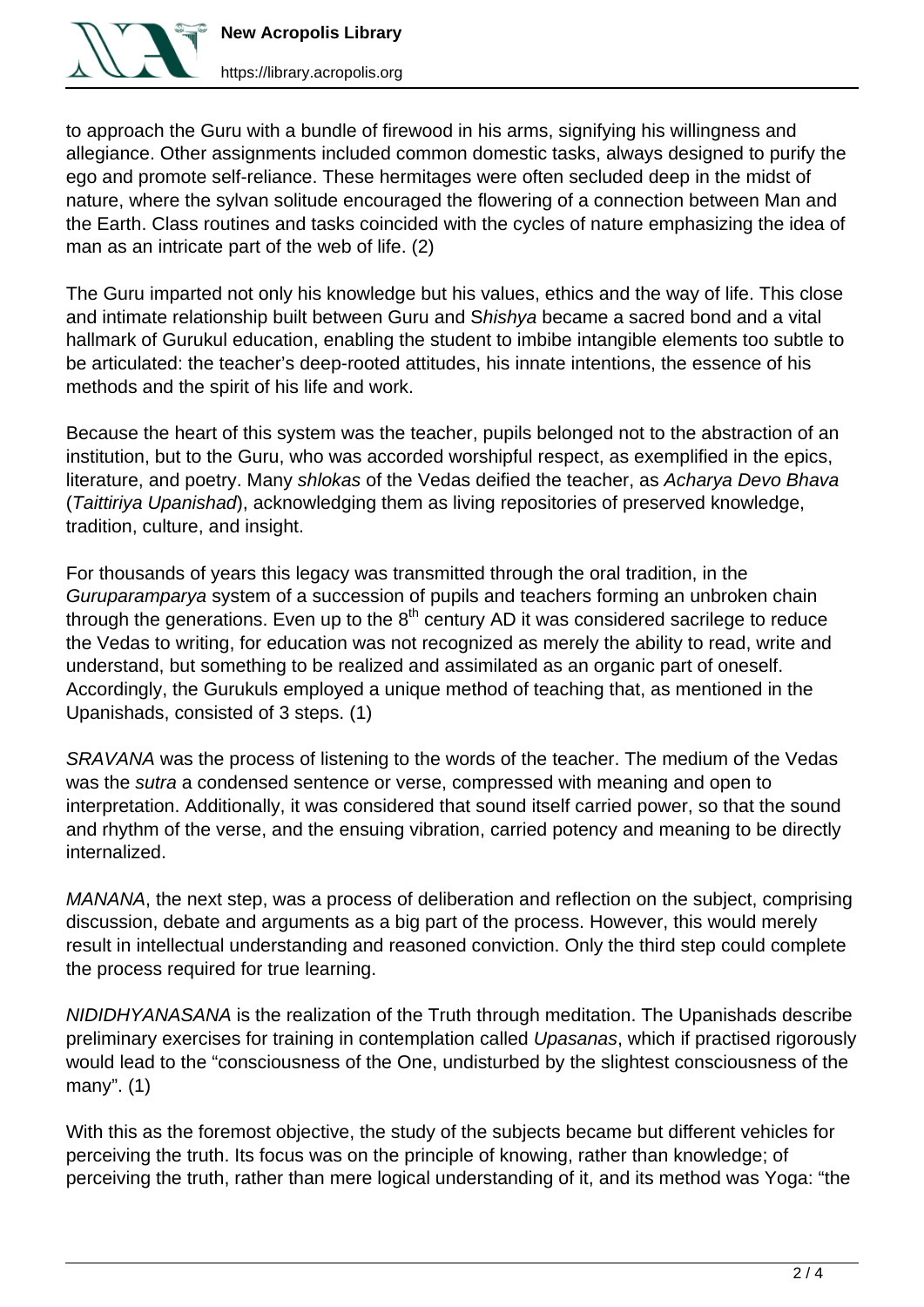

art and science of the construction of the self through discipline and meditation." (1)

Education then was the training of controlling the mind, so as to be able to dive deep into the depths of our inner awareness, while remaining unaffected by the allure or aversions of the illusive, material world. It was a source of illumination.

The Gurukul system slowly became firmly entrenched all over India due to the support provided by the kingdom, in accordance with ancient practise. Thus upkeep, the feeding and clothing of pupils, and the Guru's requirements were all adequately commissioned, ensuring that even families with very little means were able to send their children to a Gurukul. This vibrant tradition continued to flourish even alongside India's widely celebrated and prestigious universities of higher learning. Takshila founded in 1000 BCE, and Nalanda founded in 500 AD, amongst many others, attracted scholars from all over the world, who braved the dangers of arduous travel, for the privilege of studying under highly revered teachers and sages of the time.

By 1830 when the British commissioned its collectors to collate data on the number and type of education offered through the subcontinent, Thomas Munro reported that "there were 1,00,000 village schools in Bengal and Bihar alone. The epics, reading, writing, arithmetic and more were being taught". (2) Surveyor William Adams has written that "he could not recollect studying in his village school in Scotland anything that had more direct bearing upon daily life than what was taught in the humbler village schools of Bengal."(2) These reports spoke of dedicated teachers, a method of imparting knowledge without violence, and high attendance all round.

However, with the Colonial patronage of the founding of schools expressly to provide a western education to a cadre of Indian clerks required to run the British bureaucracy, and the withdrawal of the grants that supported indigenous education, this unique vernacular legacy began to slowly disintegrate. (3)

Today, in most institutions of academic excellence all over the world, the terms **holistic education, experiential learning, student-centric instruction and transformational education** are thrust forward as modern and progressive methods. But these very concepts were already the heart of the Gurukul system that took root in India around 5000 BCE. Unfortunately, however, in a consumerist society, education runs the risk of becoming a product, with coaching class 'gurus' selling a service for a fee, to stressed students and their anxious and often overburdened parents. It is evident that the role of a teacher as a lamplighter of Truth has been devalued, and many reputed schools and colleges are seen as primarily hunting-grounds for human resources to feed international corporate empires.

Is there a balance to be found between these two contrasting ideologies that might be better suited for our future? Dare we imagine an innovative and open-minded approach? I suggest that we must... for a society that loses its teachers, loses itself. If the core purpose of education must once more be oriented toward discovering the true meaning of being human, perhaps pupils at all scholarly institutions today, and society at large, would have much to gain from a hybrid system that could combine modern infrastructure and technological teaching aids, with some of the age old principles of the venerable Gurukul tradition: one that upheld the value of forging an ethical life above worldly success, strengthened the sacred connection between man